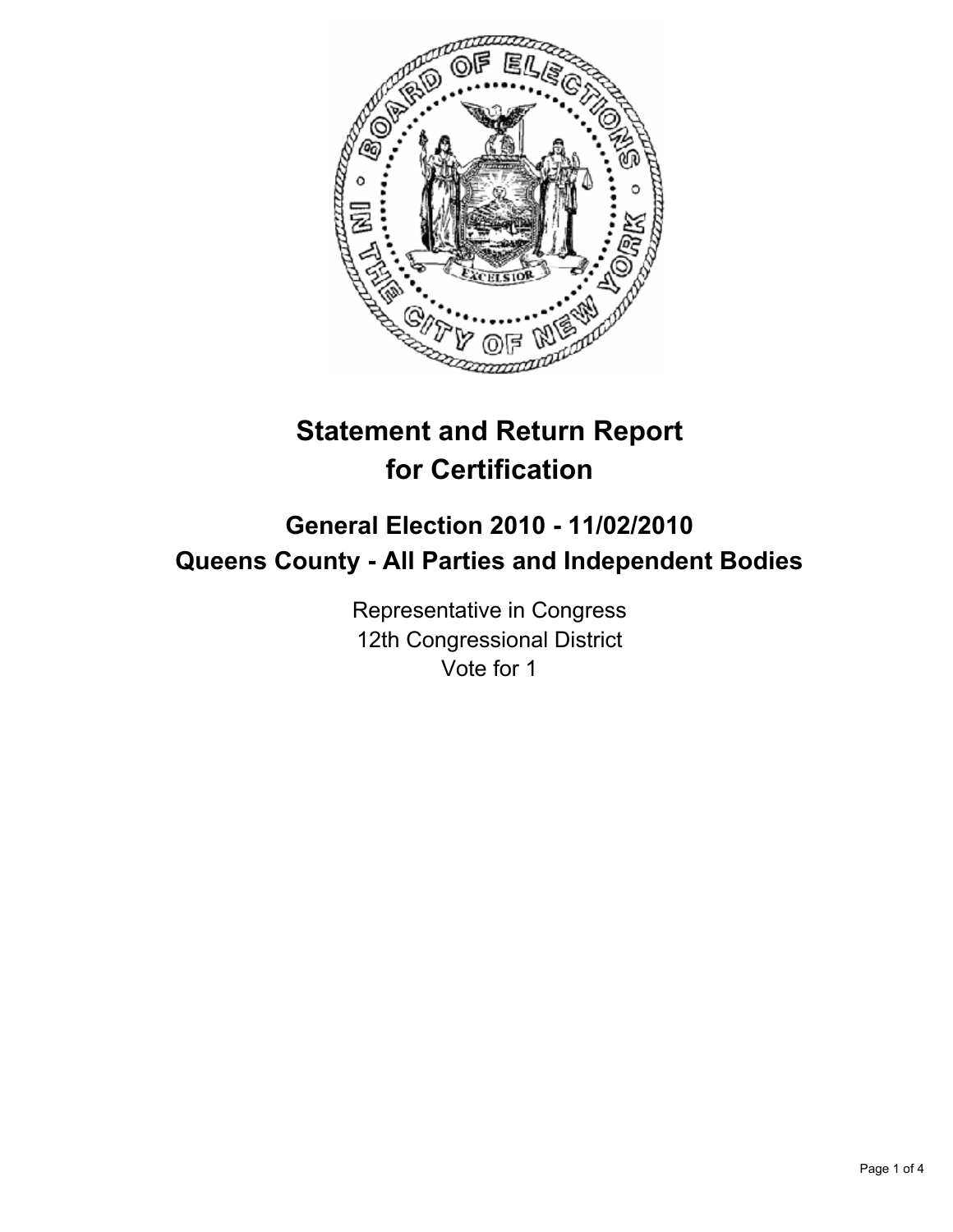

## **Assembly District 23**

| PUBLIC COUNTER                       | 79 |
|--------------------------------------|----|
| <b>EMERGENCY</b>                     | 0  |
| <b>ABSENTEE/MILITARY</b>             | 0  |
| <b>FEDERAL</b>                       |    |
| <b>AFFIDAVIT</b>                     | 2  |
| <b>Total Ballots</b>                 | 82 |
| NYDIA M VELAZQUEZ (DEMOCRATIC)       | 65 |
| ALICE GAFFNEY (CONSERVATIVE)         | 3  |
| NYDIA M VELAZQUEZ (WORKING FAMILIES) | 3  |
| <b>Total Votes</b>                   | 71 |
| Unrecorded                           | 11 |
|                                      |    |

## **Assembly District 30**

| PUBLIC COUNTER                       | 2,856 |
|--------------------------------------|-------|
| <b>EMERGENCY</b>                     | 0     |
| ABSENTEE/MILITARY                    | 38    |
| <b>FEDERAL</b>                       | 23    |
| <b>AFFIDAVIT</b>                     | 50    |
| <b>Total Ballots</b>                 | 2,967 |
| NYDIA M VELAZQUEZ (DEMOCRATIC)       | 1,694 |
| ALICE GAFFNEY (CONSERVATIVE)         | 362   |
| NYDIA M VELAZQUEZ (WORKING FAMILIES) | 156   |
| DAVID RYAN BRUMSER (WRITE-IN)        | 1     |
| JOHN S BOUGIAMAS (WRITE-IN)          | 1     |
| JOHN WOJUWSKI (WRITE-IN)             | 1     |
| NO NAME (WRITE-IN)                   | 1     |
| NONE (WRITE-IN)                      | 1     |
| RAYMONF GAZER ESN (WRITE-IN)         | 1     |
| <b>Total Votes</b>                   | 2,218 |
| Unrecorded                           | 749   |

**Assembly District 37**

| <b>PUBLIC COUNTER</b>                | 5,651 |
|--------------------------------------|-------|
| <b>EMERGENCY</b>                     | 0     |
| ABSENTEE/MILITARY                    | 87    |
| FEDERAL                              | 27    |
| <b>AFFIDAVIT</b>                     | 111   |
| <b>Total Ballots</b>                 | 5,876 |
| NYDIA M VELAZQUEZ (DEMOCRATIC)       | 3,829 |
| ALICE GAFFNEY (CONSERVATIVE)         | 460   |
| NYDIA M VELAZQUEZ (WORKING FAMILIES) | 371   |
| NO NAME (WRITE-IN)                   | 5     |
| RAYMOND GEE (WRITE-IN)               | 1     |
| WALTER N IWACHOW (WRITE-IN)          | 1     |
| <b>Total Votes</b>                   | 4,667 |
| Unrecorded                           | 1,209 |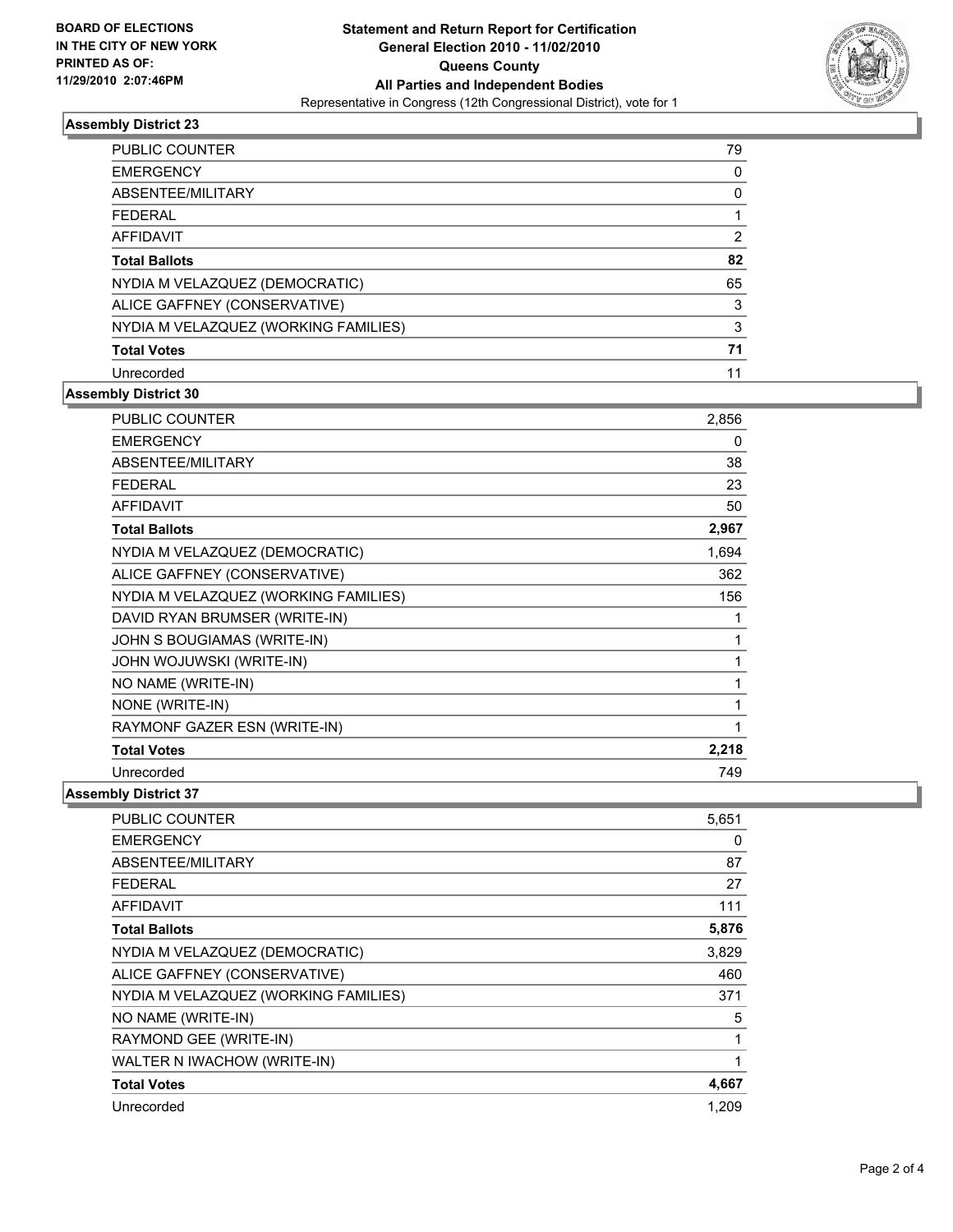

## **Assembly District 38**

| <b>PUBLIC COUNTER</b>                | 3,871 |
|--------------------------------------|-------|
| <b>EMERGENCY</b>                     | 0     |
| ABSENTEE/MILITARY                    | 76    |
| <b>FEDERAL</b>                       | 13    |
| <b>AFFIDAVIT</b>                     | 57    |
| <b>Total Ballots</b>                 | 4,017 |
| NYDIA M VELAZQUEZ (DEMOCRATIC)       | 2,476 |
| ALICE GAFFNEY (CONSERVATIVE)         | 389   |
| NYDIA M VELAZQUEZ (WORKING FAMILIES) | 198   |
| <b>BOB TURNER (WRITE-IN)</b>         |       |
| NO NAME (WRITE-IN)                   |       |
| <b>Total Votes</b>                   | 3,065 |
| Unrecorded                           | 952   |